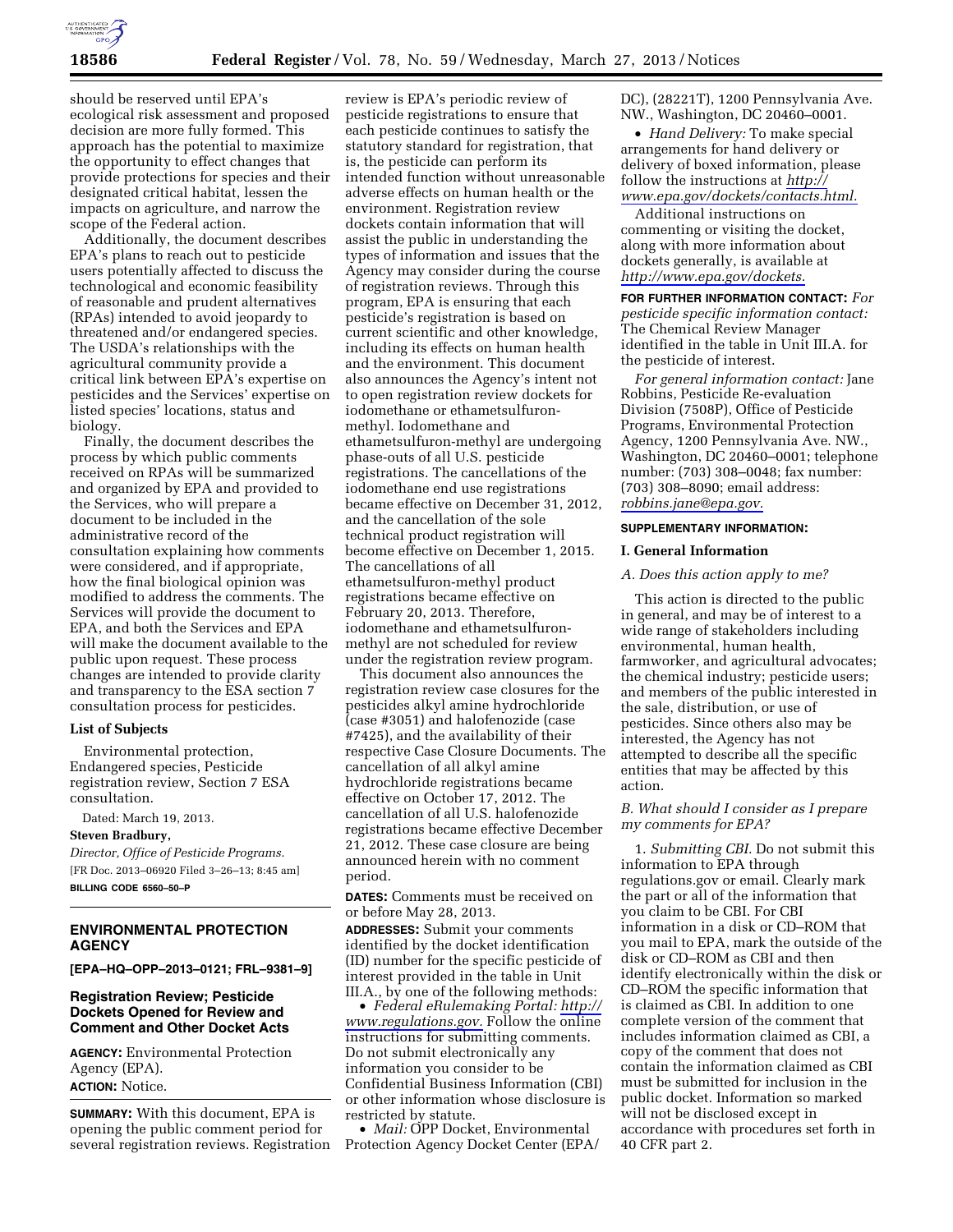2. *Tips for preparing your comments.*  When submitting comments, remember to:

i. Identify the document by docket ID number and other identifying information (subject heading, **Federal Register** date and page number).

ii. Follow directions. The Agency may ask you to respond to specific questions or organize comments by referencing a Code of Federal Regulations (CFR) part or section number.

iii. Explain why you agree or disagree; suggest alternatives and substitute language for your requested changes.

iv. Describe any assumptions and provide any technical information and/ or data that you used.

v. If you estimate potential costs or burdens, explain how you arrived at your estimate in sufficient detail to allow for it to be reproduced.

vi. Provide specific examples to illustrate your concerns and suggest alternatives.

vii. Explain your views as clearly as possible, avoiding the use of profanity or personal threats.

viii. Make sure to submit your comments by the comment period deadline identified.

3. *Environmental justice.* EPA seeks to achieve environmental justice, the fair

treatment and meaningful involvement of any group, including minority and/or low income populations, in the development, implementation, and enforcement of environmental laws, regulations, and policies. To help address potential environmental justice issues, the Agency seeks information on any groups or segments of the population who, as a result of their location, cultural practices, or other factors, may have atypical or disproportionately high and adverse human health impacts or environmental effects from exposure to the pesticide(s) discussed in this document, compared to the general population.

### **II. Authority**

EPA is initiating its reviews of the pesticides identified in this document pursuant to section 3(g) of the Federal Insecticide, Fungicide, and Rodenticide Act (FIFRA) and the Procedural Regulations for Registration Review at 40 CFR part 155, subpart C. Section 3(g) of FIFRA provides, among other things, that the registrations of pesticides are to be reviewed every 15 years. Under FIFRA, a pesticide product may be registered or remain registered only if it meets the statutory standard for

# TABLE—REGISTRATION REVIEW DOCKETS OPENING

registration given in FIFRA section 3(c)(5). When used in accordance with widespread and commonly recognized practice, the pesticide product must perform its intended function without unreasonable adverse effects on the environment; that is, without any unreasonable risk to man or the environment, or a human dietary risk from residues that result from the use of a pesticide in or on food.

### **III. Registration Reviews**

### *A. What action is the agency taking?*

As directed by FIFRA section 3(g), EPA is reviewing the pesticide registrations identified in the table in this unit to assure that they continue to satisfy the FIFRA standard for registration—that is, they can still be used without unreasonable adverse effects on human health or the environment. A pesticide's registration review begins when the Agency establishes a docket for the pesticide's registration review case, and opens the docket for public review and comment. At present, EPA is opening registration review dockets for the cases identified in the following table.

| Registration review case name and No.                                                                | Docket ID No.        | Chemical review manager telephone No.,<br>email address                  |
|------------------------------------------------------------------------------------------------------|----------------------|--------------------------------------------------------------------------|
|                                                                                                      | EPA-HQ-OPP-2013-0097 | 703-308-6345,<br>Wanda Henson.<br>henson.wanda@epa.gov.                  |
|                                                                                                      | EPA-HQ-OPP-2013-0116 | Shanaz Bacchus, 703-308-8097, bac-<br>chus.shanaz@epa.gov.               |
|                                                                                                      | EPA-HQ-OPP-2013-0896 | Margaret Hathaway, 703-305-5076, hatha-<br>way.margaret@epa.gov.         |
|                                                                                                      | EPA-HQ-OPP-2013-0045 | 703-347-8019,<br>Monica<br>Wait.<br>wait.monica@epa.gov.                 |
|                                                                                                      | EPA-HQ-OPP-2012-0720 | 703-347-8781,<br>Carissa<br>Cyran,<br>cyran.carissa@epa.gov.             |
|                                                                                                      | EPA-HQ-OPP-2013-0037 | 703-305-6979,<br>Rusty<br>Wasem,<br>wasem.russell@epa.gov.               |
|                                                                                                      | EPA-HQ-OPP-2012-0939 | 703-347-8496,<br>Menyon<br>Adams.<br>adams.menyon@epa.gov.               |
|                                                                                                      | EPA-HQ-OPP-2012-0717 | Katherine St. Clair, 703-347-8778,<br>st. clair.katherine@epa.gov.       |
| Monosodium Methanearsonate (MSMA),<br>known<br>also<br>as<br>Methanearsonic acid salts (Case #2395). | EPA-HQ-OPP-2013-0107 | Garland<br>Waleko.<br>703-308-8049,<br>waleko.garland@epa.gov.           |
| Niclosamide (Case #2455) and TFM/Lampricide (Case #3082)                                             | EPA-HQ-OPP-2013-0137 | 703-305-8126,<br>Kelly<br>Ballard,<br>ballard.kelly@epa.gov.             |
|                                                                                                      | EPA-HQ-OPP-2012-0940 | 703-305-5412,<br>Cole.<br>Leonard<br>cole.leonard@epa.gov.               |
| 1-Octadecanaminium,<br>ride (Case #5100).                                                            | EPA-HQ-OPP-2013-0096 | Elizabeth Hernandez, 703-347-0241, her-<br>nandez.elizabeth@epa.gov.     |
|                                                                                                      | EPA-HQ-OPP-2013-0068 | Steven<br>Snyderman<br>703-347-0249,<br>snyderman.steven@epa.gov.        |
|                                                                                                      | EPA-HQ-OPP-2013-0032 | Scheltema,<br>703-308-2201,<br>Christina<br>scheltema.christina@epa.gov. |
|                                                                                                      | EPA-HQ-OPP-2013-0086 | 703-347-0163,<br>Seiichi<br>Murasaki.<br>murasaki.seiichi@epa.gov.       |
|                                                                                                      | EPA-HQ-OPP-2012-0811 | 703-347-0141,<br>Sandra O'Neill.<br>oneill.sandra@epa.gov.               |
|                                                                                                      | EPA-HQ-OPP-2013-0074 | 703-308-8175,<br>Moana<br>Appleyard,<br>appleyard.moana@epa.gov.         |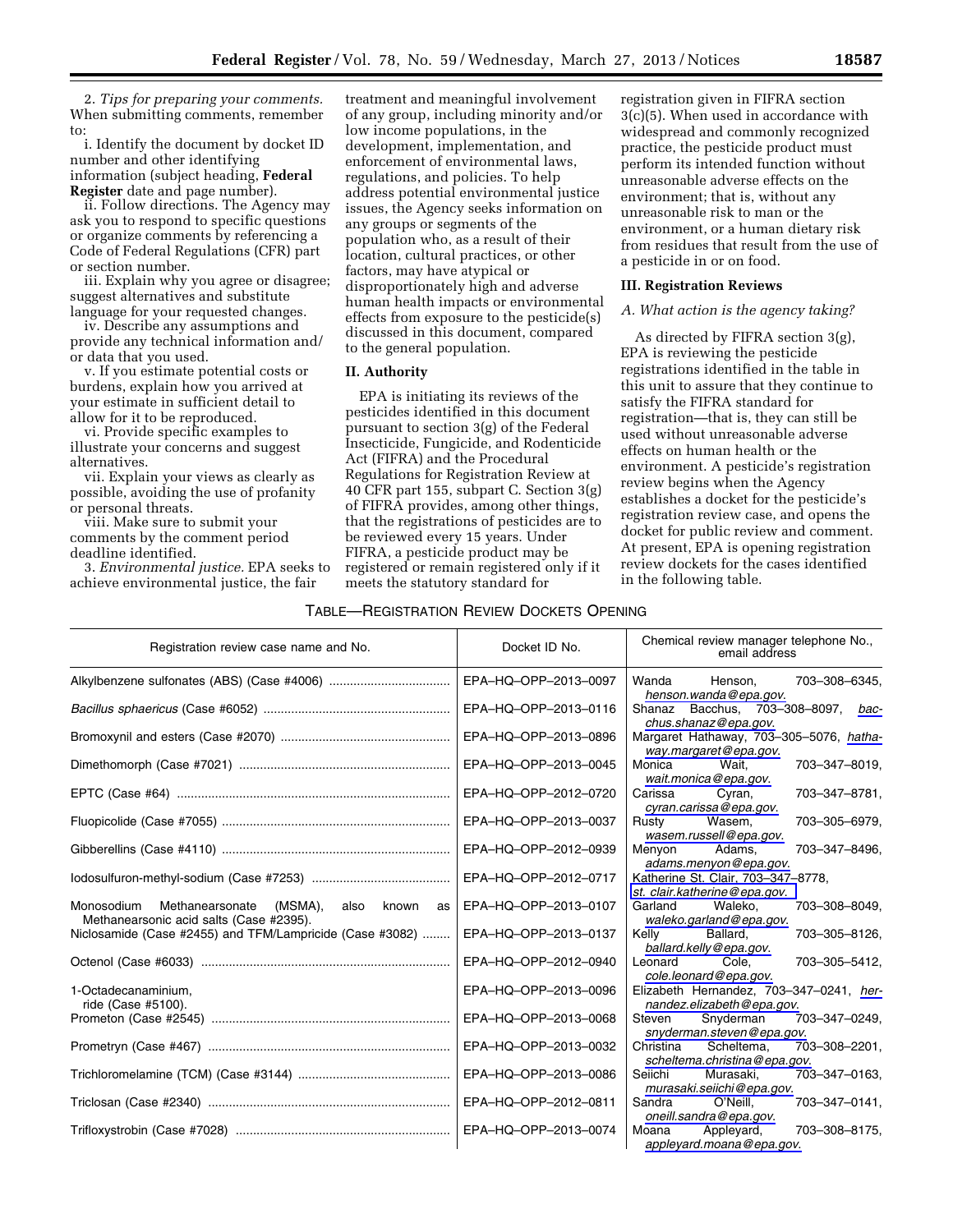| Registration review case name and No.                                                                 | Docket ID No.        | Chemical review manager telephone No.,<br>email address              |
|-------------------------------------------------------------------------------------------------------|----------------------|----------------------------------------------------------------------|
|                                                                                                       | EPA-HQ-OPP-2013-0095 | Elizabeth Hernandez, 703-347-0241, her-<br>nandez.elizabeth@epa.gov. |
| (1-Tetradecanaminium, N, N-dimethyl-N-[3-(trimethoxysilyl)<br>T99<br>propyl., chloride) (Case #5113). | EPA-HQ-OPP-2013-0085 | Elizabeth Hernandez, 703-347-0241, her-<br>nandez.elizabeth@epa.gov. |

## TABLE—REGISTRATION REVIEW DOCKETS OPENING—Continued

EPA is announcing that it will not be opening a docket for iodomethane. As per a November 14, 2012, Memorandum of Agreement between the Agency and the sole iodomethane registrant, Arysta LifeScience North America, LLC., iodomethane is undergoing a phase-out of all U.S. pesticide registrations. The cancellations of the end use registrations became effective on December 31, 2012. The cancellation of the sole technical product registration will become effective on December 1, 2015. The **Federal Register** notice announcing the Agency's receipt of the request for voluntary cancellation of all iodomethane product registrations was published for public comment on November 21, 2012 (77 FR 69840) (FRL– 9370–2). The public comment period closed on December 21, 2012. One comment was received, and the comment was addressed in the cancellation order for iodomethane registrations that was published in the **Federal Register** on January 16, 2013  $(78 FR 3417)$  (FRL–9375–9). Because the last iodomethane registration will be cancelled as of December 1, 2015, EPA will not schedule iodomethane for review under the registration review program.

EPA is also announcing that it will not be opening a docket for ethametsulfuron-methyl. The cancellation of all product registrations became effective on February 20, 2013. The **Federal Register** notice announcing the Agency's receipt of the request for voluntary cancellation of all ethametsulfuron-methly product registrations was published for public comment on December 5, 2012 (77 FR 72343) (FRL–9370–4). No comments were submitted to the Agency. The **Federal Register** notice announcing the Agency's cancellation of all ethametsulfuron-methyl product registrations was published on February 20, 2013 (78 FR 11879) (FRL–9377–2).

This notice also announces the registration review case closures for the pesticides alkyl amine hydrochloride (case #3051) and halofenozide (case #7425), and the availability of their respective Case Closure Documents. For alkyl amine chloride, the Notice of Receipt of a Request to Voluntarily

Cancel Certain Pesticide Registrations was issued on February 29, 2012, and no public comments received during the 30-day comment period impacted the Agency's decision to grant the cancellation request. On October 17, 2012, the Agency published the Cancellation Order for all alkyl amine hydrochloride product registrations in the **Federal Register** (77 FR 63829) (FRL–9365–9). Due to the cancellation of all registered alkyl amine hydrochloride products in the United States, the Agency closed the registration review case for alkyl amine hydrochloride, pursuant to 40 CFR 155.42(c). In addition to the registration review Case Closure Document, the registration review docket (EPA–HQ– OPP–2007–1039) for alkyl amine hydrochloride, also includes other relevant documents related to the registration review of this case. This action is not open for public comment.

For halofenozide, the Notice of Receipt of Requests to Voluntarily Cancel Pesticide Registrations and Terminate All Uses was issued on September 26, 2012, for a 30-day public comment period (77 FR 59190) (FRL– 9362–9); the Agency did not receive any comments. On December 21, 2012, the Agency issued the Cancellation Order for All Pesticide Registrations and Termination of All Uses for Halofenozide (77 FR 75631) (FRL–9373– 6). All U.S. halofenozide pesticide registrations have been cancelled, effective December 21, 2012. Due to the cancellation of all halofenozide products in the United States, the Agency closed the registration review case for halofenozide, pursuant to 40 CFR 155.42(c). The Halofenozide Case Closure Document, is available in its registration review docket (EPA–HQ– OPP–2012–0231) along with other relevant documents related to the registration review of this case. This action is not open for public comment.

### *B. Docket Content*

1. *Review dockets.* The registration review dockets contain information that the Agency may consider in the course of the registration review. The Agency may include information from its files

including, but not limited to, the following information:

• An overview of the registration review case status.

• A list of current product registrations and registrants.

• **Federal Register** notices regarding any pending registration actions.

• **Federal Register** notices regarding current or pending tolerances.

• Risk assessments.

• Bibliographies concerning current registrations.

• Summaries of incident data.

• Any other pertinent data or information.

Each docket contains a document summarizing what the Agency currently knows about the pesticide case, and a preliminary work plan for anticipated data and assessment needs. Additional documents provide more detailed information. During this public comment period, the Agency is asking that interested persons identify any additional information they believe the Agency should consider during the registration reviews of these pesticides. The Agency identifies in each docket the areas where public comment is specifically requested, though comment in any area is welcome.

2. *Other related information.* More information on these cases, including the active ingredients for each case, may be located in the registration review schedule on the Agency's Web site at *[http://www.epa.gov/oppsrrd1/](http://www.epa.gov/oppsrrd1/registration_review/schedule.htm)  registration*\_*[review/schedule.htm.](http://www.epa.gov/oppsrrd1/registration_review/schedule.htm)*  Information on the Agency's registration review program and its implementing regulation may be seen at *[http://](http://www.epa.gov/oppsrrd1/registration_review)  [www.epa.gov/oppsrrd1/](http://www.epa.gov/oppsrrd1/registration_review) [registration](http://www.epa.gov/oppsrrd1/registration_review)*\_*review.* 

3. *Information submission requirements.* Anyone may submit data or information in response to this document. To be considered during a pesticide's registration review, the submitted data or information must meet the following requirements:

• To ensure that EPA will consider data or information submitted, interested persons must submit the data or information during the comment period. The Agency may, at its discretion, consider data or information submitted at a later date.